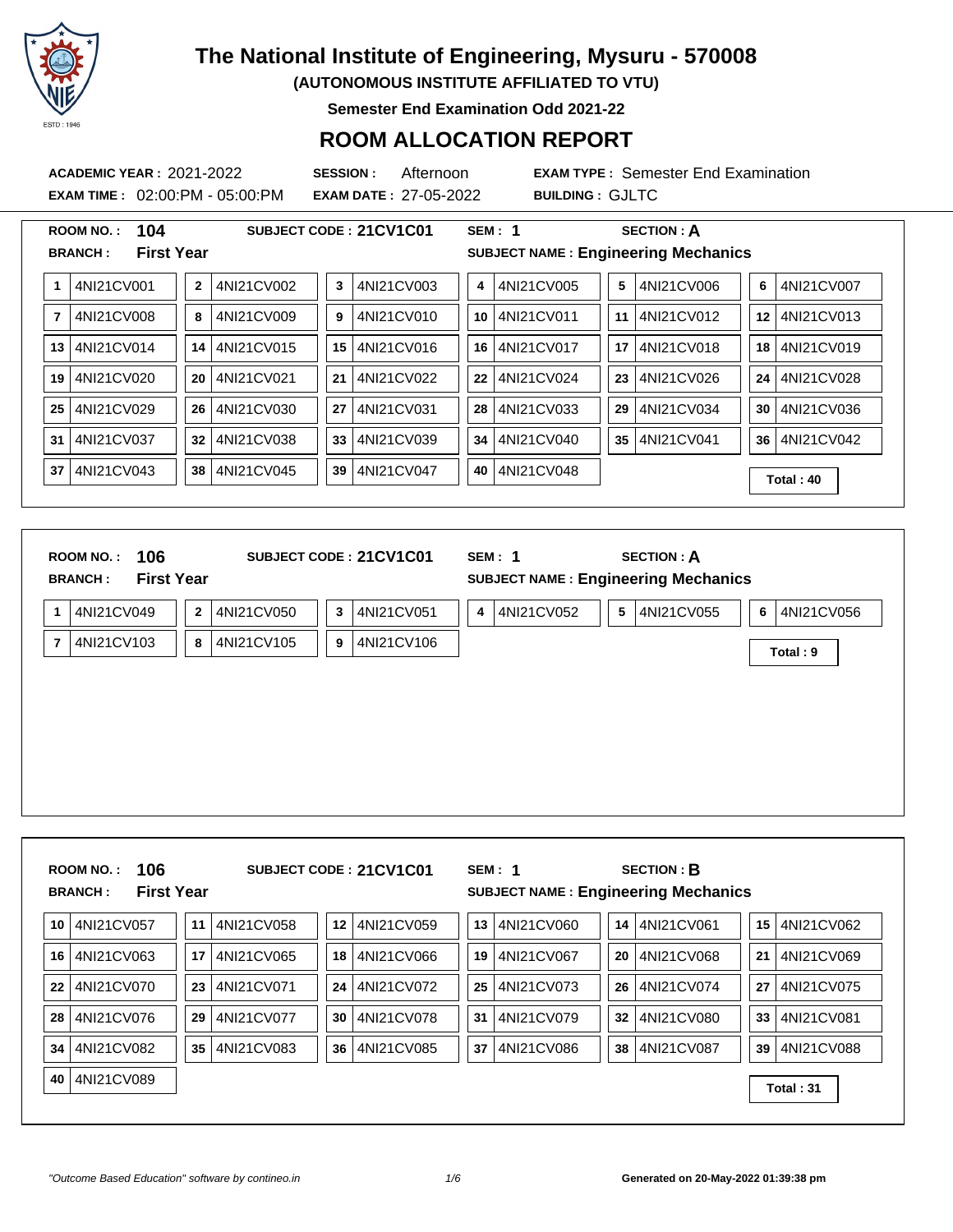

**(AUTONOMOUS INSTITUTE AFFILIATED TO VTU)**

**Semester End Examination Odd 2021-22**

### **ROOM ALLOCATION REPORT**

|    | <b>ACADEMIC YEAR : 2021-2022</b>    |              |               | <b>SESSION:</b><br>Afternoon<br>EXAM TIME: 02:00:PM - 05:00:PM EXAM DATE: 27-05-2022 |                 | <b>BUILDING: GJLTC</b>                     |                | <b>EXAM TYPE: Semester End Examination</b> |    |                 |  |
|----|-------------------------------------|--------------|---------------|--------------------------------------------------------------------------------------|-----------------|--------------------------------------------|----------------|--------------------------------------------|----|-----------------|--|
|    | 107<br><b>ROOM NO.:</b>             |              |               | SUBJECT CODE: 21CV1C01                                                               |                 | <b>SEM: 1</b>                              |                | <b>SECTION: B</b>                          |    |                 |  |
|    | <b>First Year</b><br><b>BRANCH:</b> |              |               |                                                                                      |                 | <b>SUBJECT NAME: Engineering Mechanics</b> |                |                                            |    |                 |  |
| 1. | 4NI21CV091                          | $\mathbf{2}$ | 4NI21CV092    | 4NI21CV093<br>$\mathbf{3}$                                                           | 4               | 4NI21CV094                                 | 5              | 4NI21CV095                                 | 6  | 4NI21CV096      |  |
| 7  | 4NI21CV098                          | 8            | 4NI21CV099    | 4NI21CV100<br>9                                                                      | 10 <sup>1</sup> | 4NI21CV101                                 | 11 I           | 4NI21CV102                                 |    | 12 4NI21CV107   |  |
|    |                                     |              |               |                                                                                      |                 |                                            |                |                                            |    | Total: 12       |  |
|    |                                     |              |               |                                                                                      |                 |                                            |                |                                            |    |                 |  |
|    |                                     |              |               |                                                                                      |                 |                                            |                |                                            |    |                 |  |
|    |                                     |              |               |                                                                                      |                 |                                            |                |                                            |    |                 |  |
|    |                                     |              |               |                                                                                      |                 |                                            |                |                                            |    |                 |  |
|    |                                     |              |               |                                                                                      |                 |                                            |                |                                            |    |                 |  |
|    |                                     |              |               |                                                                                      |                 |                                            |                |                                            |    |                 |  |
|    |                                     |              |               |                                                                                      |                 |                                            |                |                                            |    |                 |  |
|    |                                     |              |               |                                                                                      |                 |                                            |                |                                            |    |                 |  |
|    | 107<br><b>ROOM NO.:</b>             |              |               | SUBJECT CODE: 21CV1C01                                                               |                 | <b>SEM: 1</b>                              |                | <b>SECTION: C</b>                          |    |                 |  |
|    | <b>First Year</b><br><b>BRANCH:</b> |              |               |                                                                                      |                 | <b>SUBJECT NAME: Engineering Mechanics</b> |                |                                            |    |                 |  |
| 13 | 4NI21CS001                          | 14           | 4NI21CS002    | 4NI21CS003<br>15                                                                     | 16              | 4NI21CS004                                 |                | 17 4NI21CS005                              |    | 18 4NI21CS006   |  |
| 19 | 4NI21CS007                          | 20           | 4NI21CS008    | 4NI21CS009<br>21                                                                     | 22 <sub>1</sub> | 4NI21CS010                                 | 23             | 4NI21CS011                                 |    | 24 4NI21CS012   |  |
| 25 | 4NI21CS013                          | 26           | 4NI21CS014    | 4NI21CS015<br>27                                                                     | 28              | 4NI21CS016                                 | 29             | 4NI21CS017                                 |    | 30   4NI21CS018 |  |
| 31 | 4NI21CS019                          | 32           | 4NI21CS020    | 4NI21CS021<br>33                                                                     | 34              | 4NI21CS022                                 | 35 I           | 4NI21CS023                                 |    | 36 4NI21CS024   |  |
| 37 | 4NI21CS025                          | 38           | 4NI21CS026    | 4NI21CS027<br>39                                                                     | 40              | 4NI21CS028                                 |                |                                            |    | Total: 28       |  |
|    |                                     |              |               |                                                                                      |                 |                                            |                |                                            |    |                 |  |
|    |                                     |              |               |                                                                                      |                 |                                            |                |                                            |    |                 |  |
|    |                                     |              |               |                                                                                      |                 |                                            |                |                                            |    |                 |  |
|    |                                     |              |               |                                                                                      |                 |                                            |                |                                            |    |                 |  |
|    |                                     |              |               |                                                                                      |                 |                                            |                |                                            |    |                 |  |
|    | 110<br><b>ROOM NO.:</b>             |              |               | SUBJECT CODE: 21CV1C01                                                               |                 | <b>SEM: 1</b>                              |                | <b>SECTION: C</b>                          |    |                 |  |
|    | <b>First Year</b><br><b>BRANCH:</b> |              |               |                                                                                      |                 | <b>SUBJECT NAME: Engineering Mechanics</b> |                |                                            |    |                 |  |
|    |                                     |              |               |                                                                                      |                 |                                            |                |                                            |    |                 |  |
| 1. | 4NI21CS029                          | $\mathbf{2}$ | 4NI21CS030    | 4NI21CS031<br>3                                                                      | 4               | 4NI21CS032                                 | 5 <sub>1</sub> | 4NI21CS033                                 | 6  | 4NI21CS034      |  |
| 7  | 4NI21CS035                          | 8            | 4NI21CS036    | 4NI21CS037<br>9                                                                      | 10              | 4NI21CS038                                 | 11             | 4NI21CS039                                 | 12 | 4NI21CS040      |  |
| 13 | 4NI21CS041                          | 14           | 4NI21CS042    | 4NI21CS043<br>15                                                                     | 16              | 4NI21CS044                                 | 17             | 4NI21CS045                                 | 18 | 4NI21CS046      |  |
|    | 19 4NI21CS047                       |              | 20 4NI21CS048 | 4NI21CS049<br>21                                                                     |                 | 22 4NI21CS050                              |                | 23   4NI21CS051                            |    | 24 4NI21CS052   |  |

**25** 4NI21CS053 **26** 4NI21CS054 **27** 4NI21CS055 **28** 4NI21CS056 **29** 4NI21CS057 **30** 4NI21CS058

**31** 4NI21CS059 **32** 4NI21CS060 **33** 4NI21CS061 **34** 4NI21CS062 **35** 4NI21CS126 **36** 4NI21CS127

**<sup>37</sup>** 4NI21CS128 **Total : 37**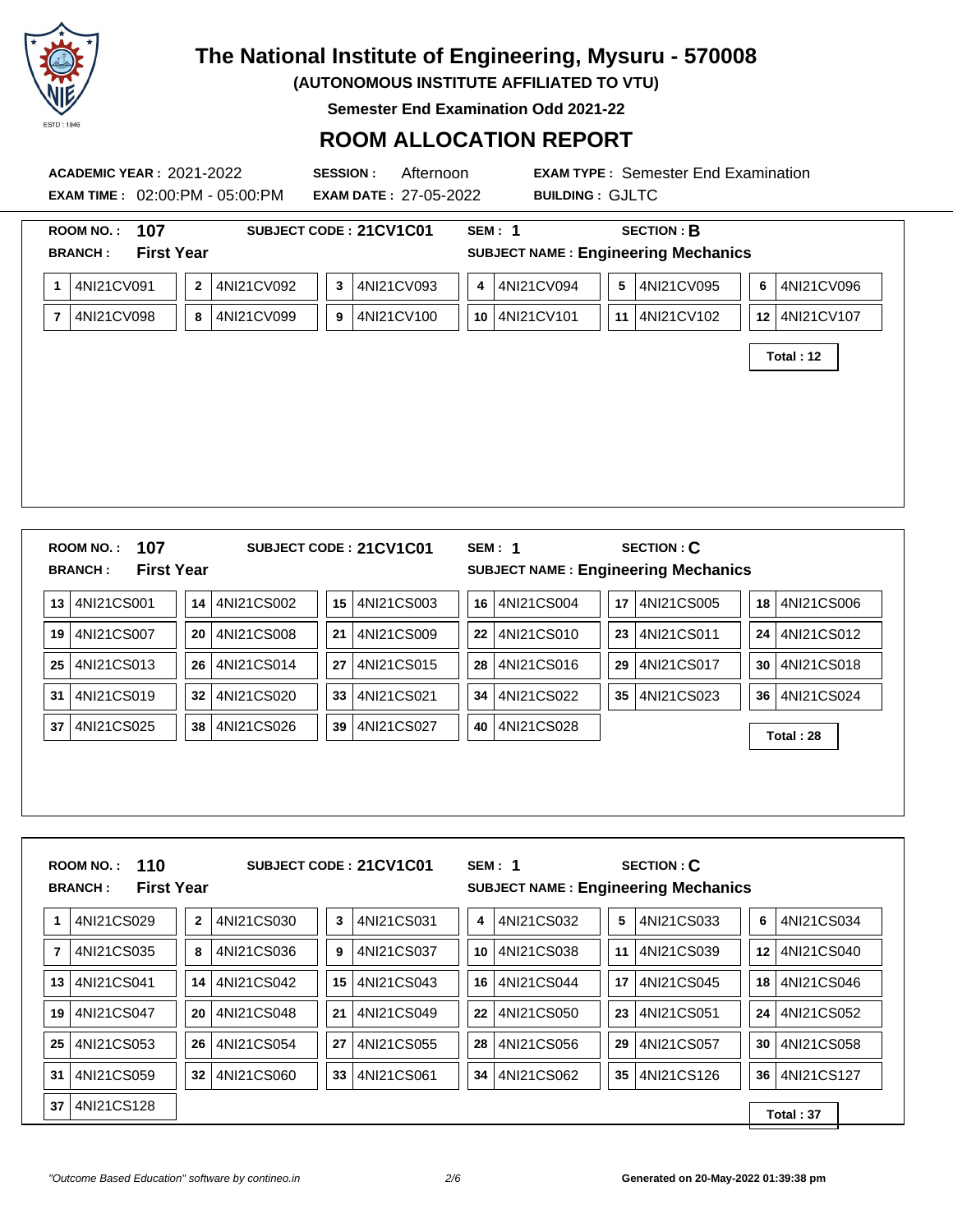

**(AUTONOMOUS INSTITUTE AFFILIATED TO VTU)**

**Semester End Examination Odd 2021-22**

### **ROOM ALLOCATION REPORT**

|                | ROOM NO.: 110<br><b>BRANCH:</b>    | <b>First Year</b>        |               |            |    | SUBJECT CODE: 21CV1C01     | <b>SEM: 1</b><br><b>SUBJECT NAME: Engineering Mechanics</b> |                | <b>SECTION: D</b> |    |                    |  |
|----------------|------------------------------------|--------------------------|---------------|------------|----|----------------------------|-------------------------------------------------------------|----------------|-------------------|----|--------------------|--|
|                | 38 4NI21CS063                      |                          | 39            | 4NI21CS064 |    | 40 4NI21CS065              |                                                             |                |                   |    | Total: 3           |  |
|                | <b>ROOM NO.:</b><br><b>BRANCH:</b> | 204<br><b>First Year</b> |               |            |    | SUBJECT CODE: 21CV1C01     | <b>SEM: 1</b><br><b>SUBJECT NAME: Engineering Mechanics</b> |                | <b>SECTION: D</b> |    |                    |  |
|                |                                    |                          |               |            |    |                            |                                                             |                |                   |    |                    |  |
|                | 4NI21CS066                         |                          | $\mathbf 2$   | 4NI21CS067 | 3  | 4NI21CS068                 | 4NI21CS069<br>4                                             | 5 <sup>1</sup> | 4NI21CS070        | 6  | 4NI21CS071         |  |
|                | 4NI21CS072                         |                          | 8             | 4NI21CS073 | 9  | 4NI21CS074                 | 4NI21CS075<br>10                                            | 11             | 4NI21CS076        |    | 12 4NI21CS077      |  |
| 1<br>7         | 4NI21CS078                         |                          | 14            | 4NI21CS079 | 15 | 4NI21CS080                 | 4NI21CS081<br>16                                            | 17             | 4NI21CS082        |    | 4NI21CS083<br>18 l |  |
|                | 4NI21CS084                         |                          | 20            | 4NI21CS085 | 21 | 4NI21CS086                 | 4NI21CS087<br>22                                            | 23             | 4NI21CS088        | 24 | 4NI21CS089         |  |
| 13<br>19<br>25 | 4NI21CS090                         |                          | 26            | 4NI21CS091 | 27 | 4NI21CS092                 | 28<br>4NI21CS093                                            | 29             | 4NI21CS094        |    | 30 4NI21CS095      |  |
|                | 4NI21CS096                         |                          | 32            | 4NI21CS097 | 33 | 4NI21CS098                 | 4NI21CS099<br>34                                            |                | 35 4NI21CS100     |    | 36 4NI21CS101      |  |
| 37             | <del>4NI21CS102</del>              |                          | <del>38</del> | 4NI21CS103 |    | <del>39   4NI21CS104</del> | 4NI21CS105<br>40                                            |                |                   |    | Total: 40          |  |
| 31             | <b>ROOM NO.:</b><br><b>BRANCH:</b> | 205<br><b>First Year</b> |               |            |    | SUBJECT CODE: 21CV1C01     | <b>SEM: 1</b><br><b>SUBJECT NAME: Engineering Mechanics</b> |                | <b>SECTION: D</b> |    |                    |  |
| 1              | 4NI21CS106                         |                          | $\mathbf 2$   | 4NI21CS107 | 3  | 4NI21CS108                 | 4NI21CS109<br>4                                             | 5 <sup>1</sup> | 4NI21CS110        | 6  | 4NI21CS111         |  |
| 7              | 4NI21CS112                         |                          | 8             | 4NI21CS113 | 9  | 4NI21CS114                 | 4NI21CS115<br>10                                            |                | 11 4NI21CS116     |    | 12 4NI21CS117      |  |
|                | 13 4NI21CS118                      |                          | 14            | 4NI21CS119 | 15 | 4NI21CS120                 | 16 4NI21CS121                                               |                | 17 4NI21CS122     |    | 18 4NI21CS123      |  |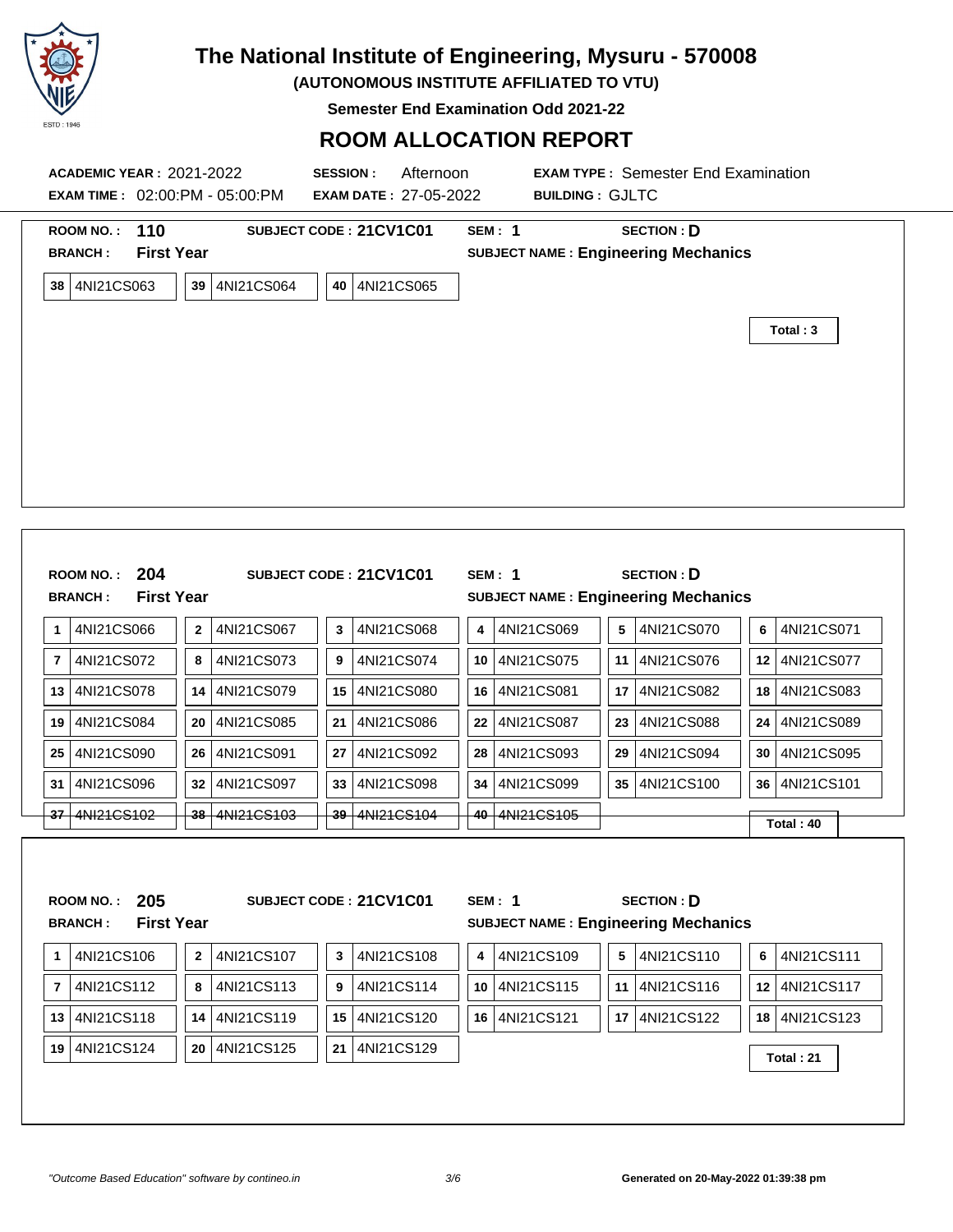

**(AUTONOMOUS INSTITUTE AFFILIATED TO VTU)**

**Semester End Examination Odd 2021-22**

### **ROOM ALLOCATION REPORT**

**EXAM TIME :** 02:00:PM - 05:00:PM **EXAM DATE :** 27-05-2022 **BUILDING :** GJLTC

**ACADEMIC YEAR :** 2021-2022 **SESSION :** Afternoon **EXAM TYPE :** Semester End Examination

| 205<br><b>ROOM NO.:</b>                    | SUBJECT CODE: 21CV1C01                        | <b>SECTION: E</b><br><b>SEM: 1</b>                              |                  |
|--------------------------------------------|-----------------------------------------------|-----------------------------------------------------------------|------------------|
| <b>First Year</b><br><b>BRANCH:</b>        |                                               | <b>SUBJECT NAME: Engineering Mechanics</b>                      |                  |
| 4NI20EC018<br>22                           | 4NI21EC001<br>4NI21EC002<br>23<br>24          | 25 4NI21EC003<br>4NI21EC004<br>26                               | 4NI21EC005<br>27 |
| 4NI21EC006<br>28                           | 4NI21EC007<br>4NI21EC008<br>30<br>29          | 4NI21EC009<br>4NI21EC010<br>31<br>32                            | 4NI21EC011<br>33 |
| 4NI21EC012<br>34                           | 4NI21EC013<br>4NI21EC014<br>36<br>35          | 4NI21EC015<br>4NI21EC016<br>37<br>38                            | 4NI21EC017<br>39 |
| 4NI21EC018<br>40                           |                                               |                                                                 | Total: 19        |
|                                            |                                               |                                                                 |                  |
|                                            |                                               |                                                                 |                  |
|                                            |                                               |                                                                 |                  |
|                                            |                                               |                                                                 |                  |
|                                            |                                               |                                                                 |                  |
| 206<br>ROOM NO.:                           | SUBJECT CODE: 21CV1C01                        | <b>SECTION: E</b><br><b>SEM: 1</b>                              |                  |
| <b>First Year</b><br><b>BRANCH:</b>        |                                               | <b>SUBJECT NAME: Engineering Mechanics</b>                      |                  |
| 4NI21EC019<br>$\mathbf{1}$                 | 4NI21EC020<br>4NI21EC021<br>$\mathbf{2}$<br>3 | 4NI21EC022<br>4NI21EC023<br>5<br>4                              | 6<br>4NI21EC024  |
| $\bf 7$<br>4NI21EC025                      | 4NI21EC027<br>8<br>4NI21EC026<br>9            | 10<br>4NI21EC028<br>11<br>4NI21EC029                            | 4NI21EC030<br>12 |
| 4NI21EC032<br>13                           | 4NI21EC033<br>4NI21EC034<br>14<br>15          | 4NI21EC035<br>4NI21EC036<br>16<br>17                            | 4NI21EC037<br>18 |
| 19<br>4NI21EC038                           | 4NI21EC039<br>21<br>4NI21EC040<br>20          | 4NI21EC041<br>4NI21EC042<br>22<br>23                            | 4NI21EC043<br>24 |
| 4NI21EC044<br>25                           | 4NI21EC045<br>4NI21EC046<br>26<br>27          | 4NI21EC048<br>4NI21EC047<br>29<br>28                            | 4NI21EC049<br>30 |
| 31<br>4NI21EC050                           | 32<br>4NI21EC051<br>33<br>4NI21EC052          | 4NI21EC053<br>4NI21EC054<br>34<br>35                            | 4NI21EC055<br>36 |
|                                            |                                               |                                                                 |                  |
| 37<br>4NI21EC056                           | 38<br>4NI21EC057<br>39<br>4NI21EC058          | 40<br>4NI21EC059                                                | Total: 40        |
|                                            |                                               |                                                                 |                  |
|                                            |                                               |                                                                 |                  |
| <b>ROOM NO.:</b>                           |                                               | <b>SEM: 1</b>                                                   |                  |
| 207<br><b>First Year</b><br><b>BRANCH:</b> | SUBJECT CODE: 21CV1C01                        | <b>SECTION: E</b><br><b>SUBJECT NAME: Engineering Mechanics</b> |                  |
| 4NI21EC060<br>$\mathbf{1}$                 | $\mathbf{2}$<br>4NI21EC122<br>3<br>4NI21EC124 |                                                                 |                  |

**Total : 3**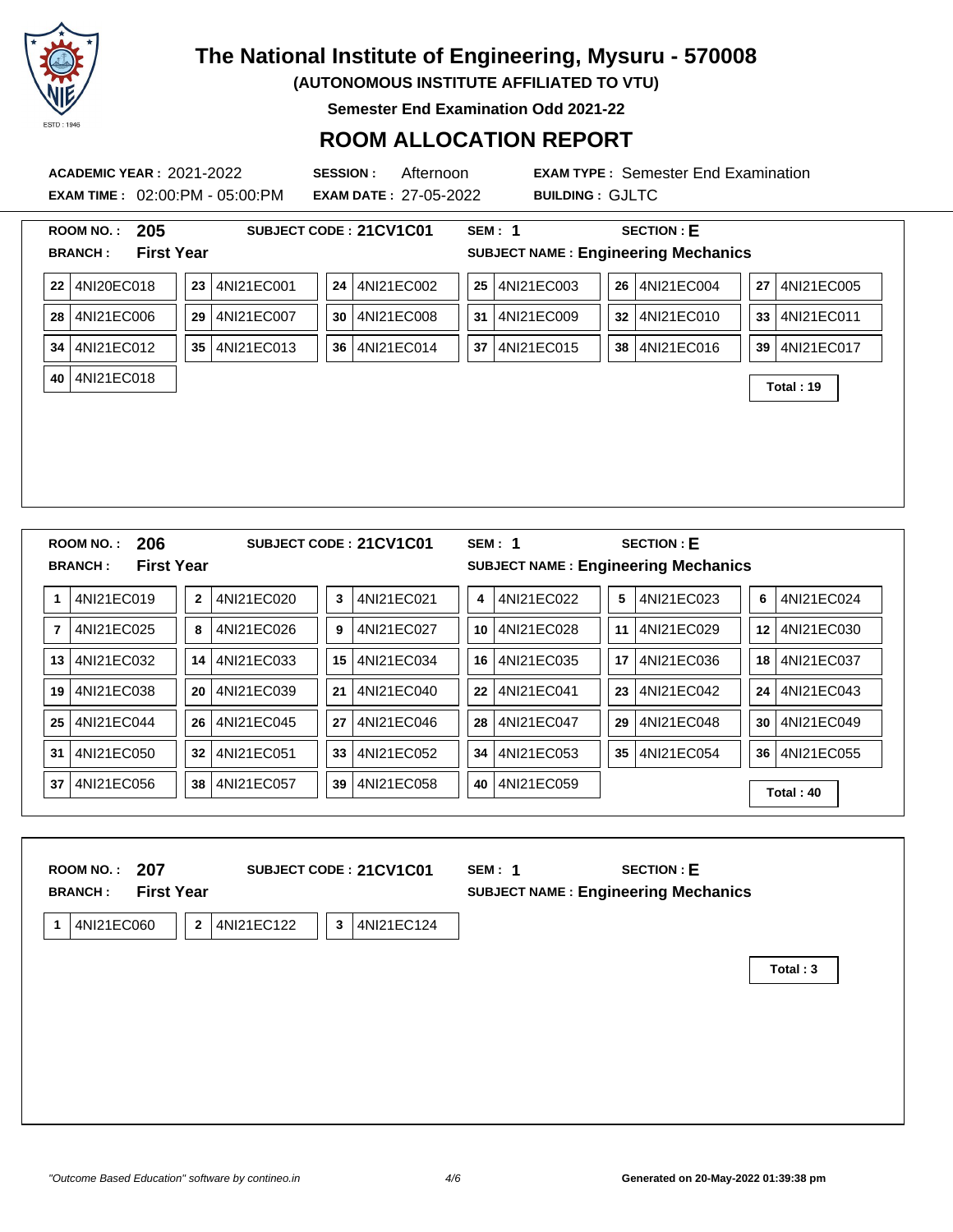

**(AUTONOMOUS INSTITUTE AFFILIATED TO VTU)**

**Semester End Examination Odd 2021-22**

### **ROOM ALLOCATION REPORT**

**EXAM TIME :** 02:00:PM - 05:00:PM **EXAM DATE :** 27-05-2022 **BUILDING :** GJLTC

**ACADEMIC YEAR :** 2021-2022 **SESSION :** Afternoon **EXAM TYPE :** Semester End Examination

|                | 207<br>ROOM NO.:                                               |                 | SUBJECT CODE: 21CV1C01 |    |            |                         | <b>SEM: 1</b> |    | <b>SECTION: F</b>                                               |                 |            |
|----------------|----------------------------------------------------------------|-----------------|------------------------|----|------------|-------------------------|---------------|----|-----------------------------------------------------------------|-----------------|------------|
|                | <b>First Year</b><br><b>BRANCH:</b>                            |                 |                        |    |            |                         |               |    | <b>SUBJECT NAME: Engineering Mechanics</b>                      |                 |            |
| 4              | 4NI21EC031                                                     | 5               | 4NI21EC061             | 6  | 4NI21EC062 | $\overline{\mathbf{r}}$ | 4NI21EC063    | 8  | 4NI21EC064                                                      | 9               | 4NI21EC065 |
| 10             | 4NI21EC066                                                     | 11              | 4NI21EC067             | 12 | 4NI21EC068 | 13                      | 4NI21EC069    | 14 | 4NI21EC070                                                      | 15 <sup>1</sup> | 4NI21EC071 |
| 16             | 4NI21EC072                                                     | 17 <sub>1</sub> | 4NI21EC073             | 18 | 4NI21EC074 | 19                      | 4NI21EC075    | 20 | 4NI21EC076                                                      | $21 \mid$       | 4NI21EC077 |
| 22             | 4NI21EC078                                                     | 23              | 4NI21EC079             | 24 | 4NI21EC080 | 25                      | 4NI21EC081    | 26 | 4NI21EC082                                                      | 27              | 4NI21EC083 |
| 28             | 4NI21EC084                                                     | 29              | 4NI21EC085             | 30 | 4NI21EC086 | 31                      | 4NI21EC087    | 32 | 4NI21EC088                                                      | 33 <sup>1</sup> | 4NI21EC089 |
| 34             | 4NI21EC090                                                     | 35              | 4NI21EC091             | 36 | 4NI21EC092 | 37                      | 4NI21EC093    | 38 | 4NI21EC094                                                      | 39              | 4NI21EC095 |
| 40             | 4NI21EC096                                                     |                 |                        |    |            |                         |               |    |                                                                 |                 | Total: 37  |
|                |                                                                |                 |                        |    |            |                         |               |    |                                                                 |                 |            |
|                | 208<br><b>ROOM NO.:</b><br><b>First Year</b><br><b>BRANCH:</b> |                 | SUBJECT CODE: 21CV1C01 |    |            |                         | <b>SEM: 1</b> |    | <b>SECTION: F</b><br><b>SUBJECT NAME: Engineering Mechanics</b> |                 |            |
| 1              | 4NI21EC097                                                     | $\mathbf{2}$    | 4NI21EC098             | 3  | 4NI21EC099 | 4                       | 4NI21EC100    |    | 5<br>4NI21EC101                                                 | 6               | 4NI21EC102 |
|                |                                                                |                 |                        |    |            |                         |               |    |                                                                 |                 |            |
| $\overline{7}$ | 4NI21EC103                                                     | 8               | 4NI21EC104             | 9  | 4NI21EC105 | 10                      | 4NI21EC106    | 11 | 4NI21EC107                                                      | 12 <sup>1</sup> | 4NI21EC108 |
| 13             | 4NI21EC109                                                     | 14              | 4NI21EC111             | 15 | 4NI21EC112 | 16                      | 4NI21EC113    | 17 | 4NI21EC114                                                      | 18 I            | 4NI21EC115 |
| 19             | 4NI21EC116                                                     | 20              | 4NI21EC117             | 21 | 4NI21EC118 | 22                      | 4NI21EC119    | 23 | 4NI21EC120                                                      | 24              | 4NI21EC121 |
| 25             | 4NI21EC125                                                     |                 |                        |    |            |                         |               |    |                                                                 |                 | Total: 25  |
|                |                                                                |                 |                        |    |            |                         |               |    |                                                                 |                 |            |
|                |                                                                |                 |                        |    |            |                         |               |    |                                                                 |                 |            |
|                |                                                                |                 |                        |    |            |                         |               |    |                                                                 |                 |            |
|                | 208<br><b>ROOM NO.:</b><br><b>First Year</b><br><b>BRANCH:</b> |                 | SUBJECT CODE: 21CV1C01 |    |            |                         | <b>SEM: 1</b> |    | <b>SECTION: G</b><br><b>SUBJECT NAME: Engineering Mechanics</b> |                 |            |